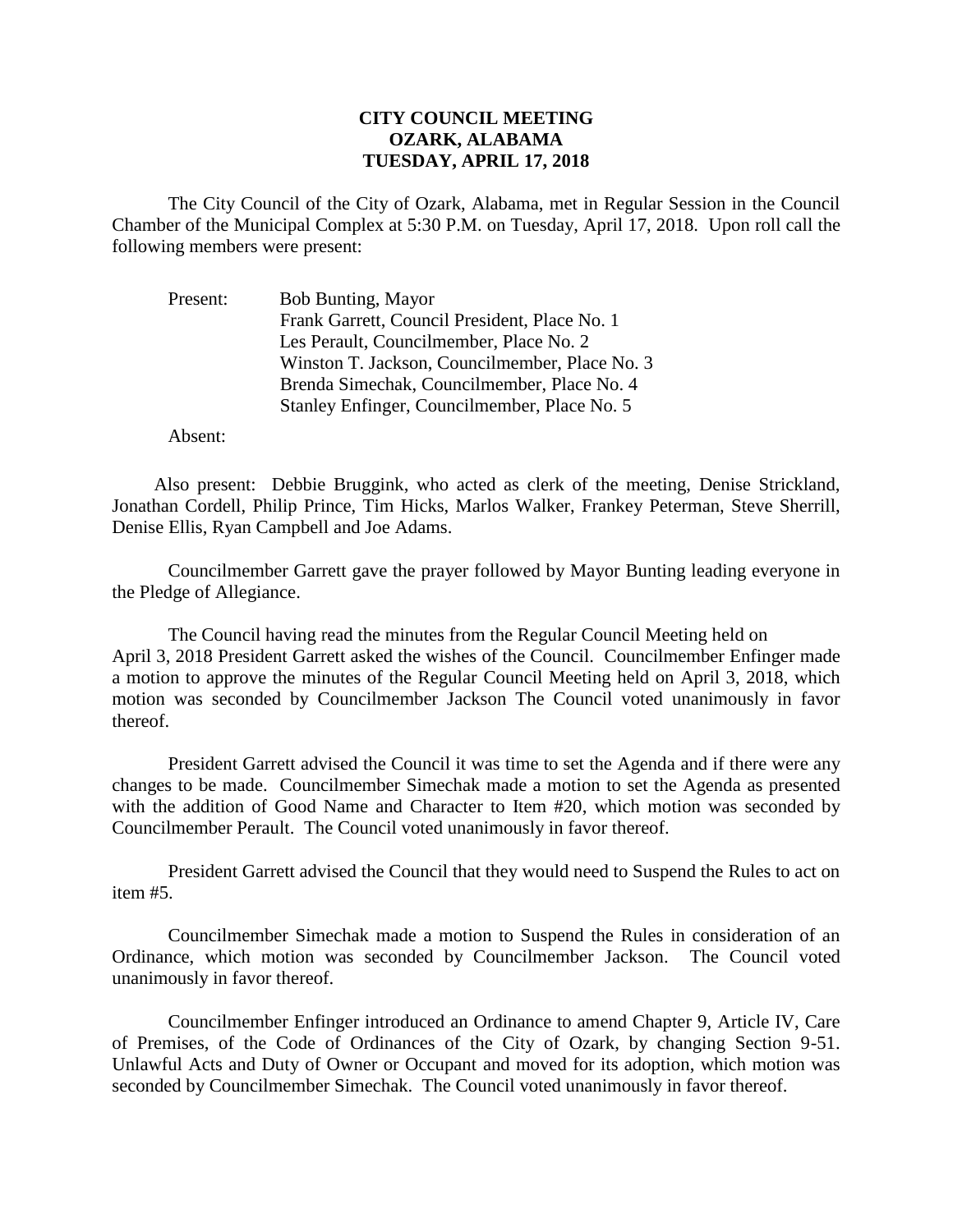Page 2 April 17, 2018

Councilmember Jackson introduced a Resolution Declaring Certain Properties a Public Nuisance at 679 Bermuda Street and setting a Public Hearing for May 15, 2018 at 5:00 pm, which motion was seconded by Councilmember Perault. The Council voted unanimously in favor thereof.

Councilmember Siemchak introduced a Resolution Declaring Certain Properties a Public Nuisance at 1394 S Union Avenue and setting a Public Hearing for May 15, 2018 at 5:00 pm, which motion was seconded by Councilmember Perault. The Council voted unanimously in favor thereof.

Councilmember Jackson introduced a Resolution Declaring Certain Properties a Public Nuisance at 217 Byrd Circle and setting a Public Hearing for May 15, 2018 at 5:00 pm, which motion was seconded by Councilmember Simechak. The Council voted unanimously in favor thereof.

Councilmember Enfinger introduced a Resolution Revising the Adopted Title VI Plan and moved for its adoption, which motion was seconded by Councilmember Perault. The Council voted unanimously in favor thereof.

Councilmember Simechak introduced a Resolution for a Special Election – Sunday Alcohol Sales – on Tuesday, August 28, 2018 and moved for its adoption, which motion was seconded by Councilmember Jackson. The Council voted unanimously in favor thereof.

Councilmember Jackson introduced a Resolution Establishing the Type of Voting Devices to be used in the Municipal Special Election and moved for its adoption, which motion was seconded by Councilmember Simechak. The Council voted unanimously in favor thereof.

Councilmember Perault introduced a Resolution Setting Compensation for the Absentee Elections Manager in the amount of \$25.00 per day from date of delivery of ballots until Election Day and moved for its adoption, which motion was seconded by Councilmember Enfinger. The Council voted unanimously in favor thereof.

Councilmember Jackson made a motion to approve the Resolution awarding the bid for the Municipal Swimming Pool to Cox Swimming Pools Inc. in the Amount of \$372,500 which motion was seconded by Councilmember Enfinger. The Council voted unanimously in favor thereof.

Councilmember Simechak made a motion to approve the revisions to the Holman House Projects, which motion was seconded by Councilmember Perault. The Council voted unanimously in favor thereof.

Councilmember Perault made a motion to appoint Greg Siegfried to the Industrial Development Board to fill the unexpired term of Dave Allen, which motion was seconded by Councilmember Jackson. The Council voted unanimously in favor thereof.